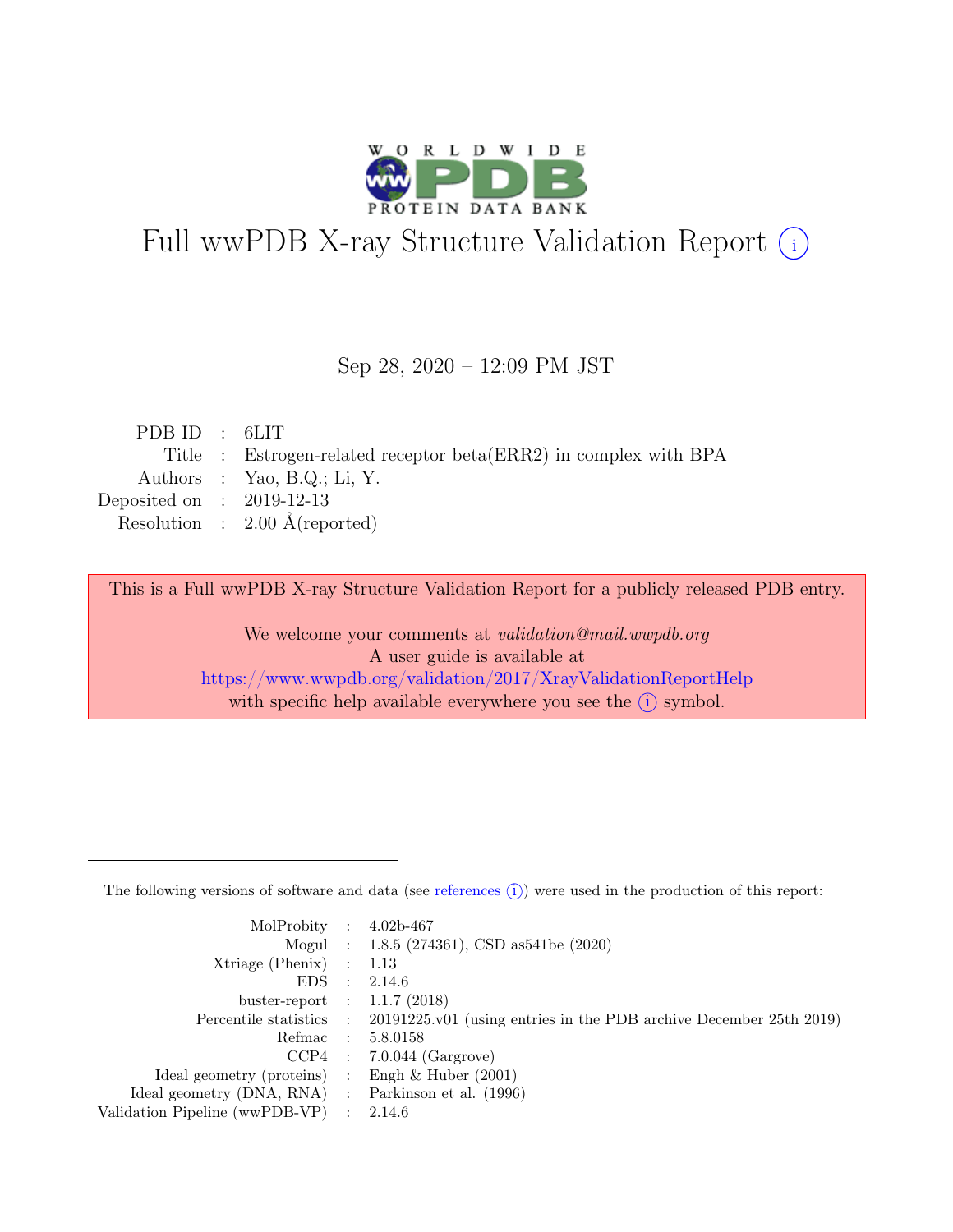# 1 Overall quality at a glance  $(i)$

The following experimental techniques were used to determine the structure: X-RAY DIFFRACTION

The reported resolution of this entry is 2.00 Å.

Percentile scores (ranging between 0-100) for global validation metrics of the entry are shown in the following graphic. The table shows the number of entries on which the scores are based.



| Metric                | Whole archive<br>$(\#\text{Entries})$ | Similar resolution<br>(#Entries, resolution range( $\AA$ )) |
|-----------------------|---------------------------------------|-------------------------------------------------------------|
| $R_{free}$            | 130704                                | 8085 (2.00-2.00)                                            |
| Clashscore            | 141614                                | $9178(2.00-2.00)$                                           |
| Ramachandran outliers | 138981                                | $9054(2.00-2.00)$                                           |
| Sidechain outliers    | 138945                                | $9053(2.00-2.00)$                                           |
| RSRZ outliers         | 127900                                | 7900 (2.00-2.00)                                            |

The table below summarises the geometric issues observed across the polymeric chains and their fit to the electron density. The red, orange, yellow and green segments on the lower bar indicate the fraction of residues that contain outliers for  $>=$  3, 2, 1 and 0 types of geometric quality criteria respectively. A grey segment represents the fraction of residues that are not modelled. The numeric value for each fraction is indicated below the corresponding segment, with a dot representing fractions <=5% The upper red bar (where present) indicates the fraction of residues that have poor fit to the electron density. The numeric value is given above the bar.

| Mol |   | $\overline{\text{Chain}}$ Length | Quality of chain |     |    |     |  |  |  |
|-----|---|----------------------------------|------------------|-----|----|-----|--|--|--|
|     | А | 230                              | 74%              | 12% |    | 14% |  |  |  |
|     | B | 230                              | 77%              | 8%  |    | 14% |  |  |  |
| റ   | D | 11                               | 64%              | 18% | 9% | 9%  |  |  |  |
| റ   | Е | 11                               | 100%             |     |    |     |  |  |  |

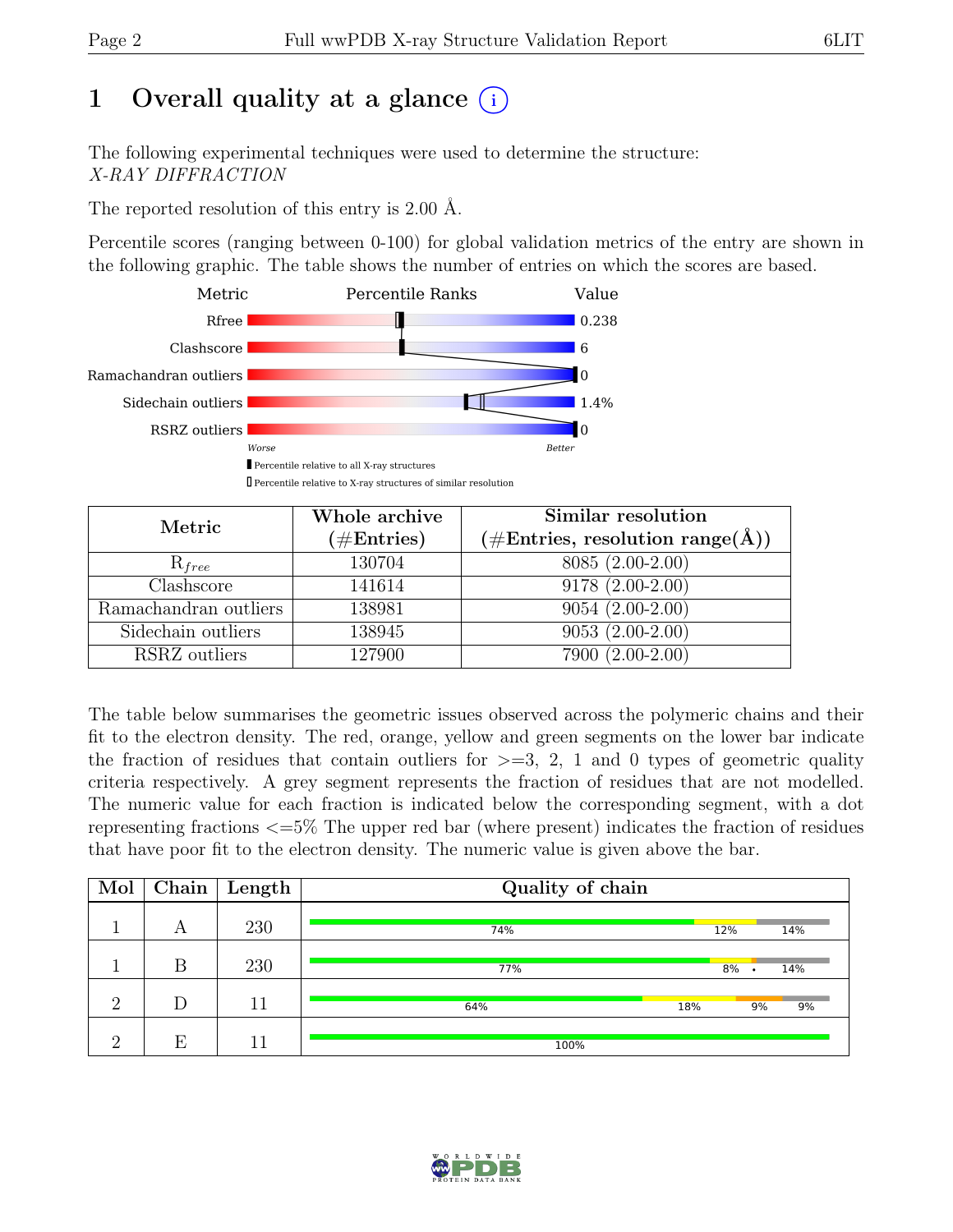# 2 Entry composition  $(i)$

There are 4 unique types of molecules in this entry. The entry contains 3756 atoms, of which 0 are hydrogens and 0 are deuteriums.

In the tables below, the ZeroOcc column contains the number of atoms modelled with zero occupancy, the AltConf column contains the number of residues with at least one atom in alternate conformation and the Trace column contains the number of residues modelled with at most 2 atoms.

• Molecule 1 is a protein called Steroid hormone receptor ERR2.

| Mol |  | Chain   Residues | Atoms   |              |   |  |  | ZeroOcc   AltConf   Trace |  |  |
|-----|--|------------------|---------|--------------|---|--|--|---------------------------|--|--|
|     |  | 198              | Total   | $\mathbf{C}$ |   |  |  |                           |  |  |
|     |  |                  | 1602    | 1036 267 292 |   |  |  |                           |  |  |
|     |  | 197              | Total C |              | N |  |  |                           |  |  |
|     |  | 1593             | 1030    | 265 291      |   |  |  |                           |  |  |

There are 6 discrepancies between the modelled and reference sequences:

| Chain | Residue | Modelled   | Actual     | Comment             | Reference         |
|-------|---------|------------|------------|---------------------|-------------------|
|       | 215     | <b>HIS</b> | <b>TYR</b> | engineered mutation | <b>UNP 095718</b> |
|       | 356     | <b>HIS</b> | <b>TYR</b> | engineered mutation | <b>UNP 095718</b> |
|       | 382     | <b>HIS</b> | $\rm{ARG}$ | engineered mutation | <b>UNP 095718</b> |
| B     | 215     | <b>HIS</b> | <b>TYR</b> | engineered mutation | <b>UNP 095718</b> |
| B     | 356     | <b>HIS</b> | <b>TYR</b> | engineered mutation | <b>UNP 095718</b> |
| В     | 382     | <b>HIS</b> | $\rm{ARG}$ | engineered mutation | <b>UNP 095718</b> |

• Molecule 2 is a protein called 10-mer from Nuclear receptor coactivator 2.

|  | Mol   Chain   Residues | <b>Atoms</b>      |          |          |  | $ZeroOcc \mid AltConf \mid Trace$ |  |
|--|------------------------|-------------------|----------|----------|--|-----------------------------------|--|
|  |                        | Total C N O<br>90 |          | 59 20 11 |  |                                   |  |
|  |                        | Total C N<br>98   | 63 21 14 |          |  |                                   |  |

• Molecule 3 is 4,4'-PROPANE-2,2-DIYLDIPHENOL (three-letter code: 2OH) (formula:  $C_{15}H_{16}O_2$ ) (labeled as "Ligand of Interest" by author).

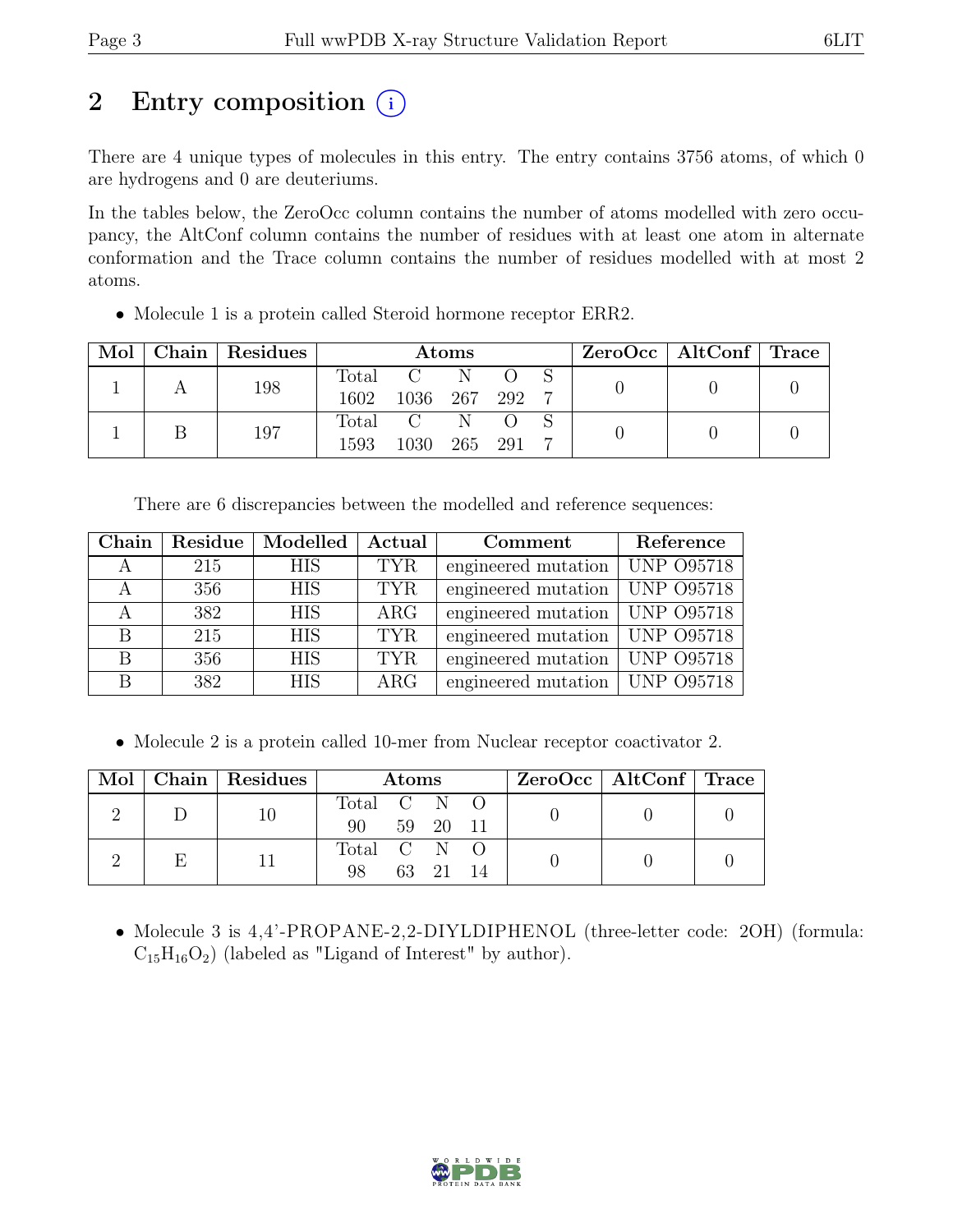

|  | Mol   Chain   Residues | <b>Atoms</b>                 | $ZeroOcc \mid AltConf \mid$ |
|--|------------------------|------------------------------|-----------------------------|
|  |                        | Total C O<br>$17 \t 15 \t 2$ |                             |
|  |                        | Total C O<br>15              |                             |

 $\bullet\,$  Molecule 4 is water.

| Mol |   | Chain   Residues | Atoms                             | $ZeroOcc \mid AltConf \mid$ |
|-----|---|------------------|-----------------------------------|-----------------------------|
|     | А | 170              | Total<br>$\circ$<br>170<br>170    |                             |
|     | В | 155              | Total<br>$\bigcirc$<br>155<br>155 |                             |
|     | D | 5                | Total<br>$\overline{O}$<br>5<br>5 |                             |
|     | Ε |                  | Total<br>$\left($ )<br>9          |                             |

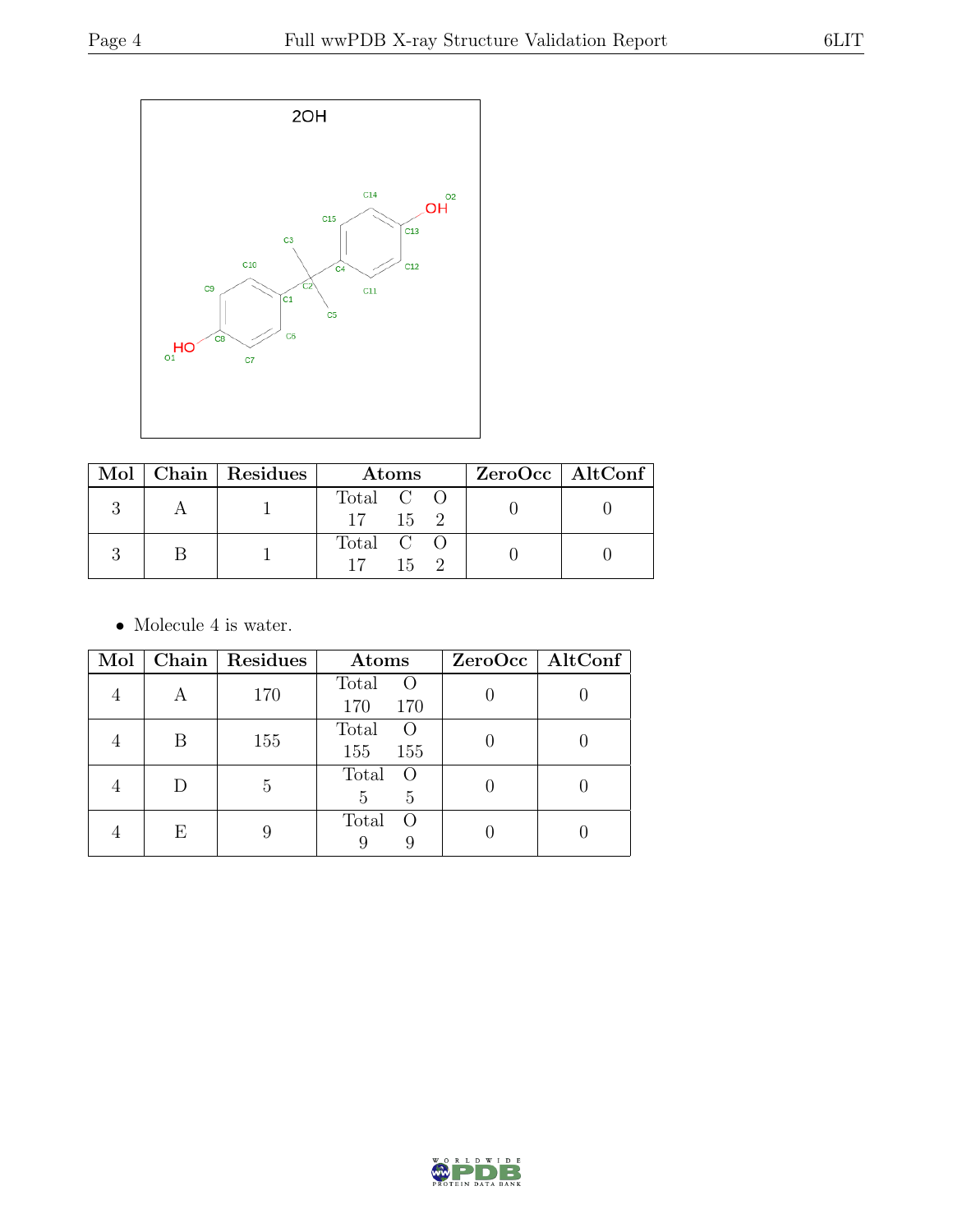T343

# 3 Residue-property plots (i)

These plots are drawn for all protein, RNA, DNA and oligosaccharide chains in the entry. The first graphic for a chain summarises the proportions of the various outlier classes displayed in the second graphic. The second graphic shows the sequence view annotated by issues in geometry and electron density. Residues are color-coded according to the number of geometric quality criteria for which they contain at least one outlier:  $green = 0$ , yellow  $= 1$ , orange  $= 2$  and red  $= 3$  or more. A red dot above a residue indicates a poor fit to the electron density (RSRZ > 2). Stretches of 2 or more consecutive residues without any outlier are shown as a green connector. Residues present in the sample, but not in the model, are shown in grey.

- Chain A: 74%  $12%$ 14% G235 L251 I254 S278 S292 L293 P294 Y295 V300 Y301 A302 D308  $\frac{8}{2}$ E310 A315 V328 R329 K332 e da ser belen da ser belen da ser belen da ser belen da ser belen da ser belen d L374 L424 S352 K365 S380  $\frac{381}{2}$ R400 K405 Q408 H409 V413 M421 H422 K423 F425 K432 VAL • Molecule 1: Steroid hormone receptor ERR2 Chain B:  $77%$  $8%$ 14% G235 K238 Y290 R291 S292 L293  $\frac{80}{2}$ D304 Y305 I306 L325 R329 K332 K338 E339 V342 T343 Q401 R 1998 B E SHI I B G H E J G B A S B E 1 U B R B G J U B  $\frac{1}{2}$ K405 Y411 K414 M421 A431 LYS VAL • Molecule 2: 10-mer from Nuclear receptor coactivator 2 Chain D: 64% 18% 9% 9% K629<br>H630<br>K6<mark>31 Q63</mark>8<br>ASP • Molecule 2: 10-mer from Nuclear receptor coactivator 2 Chain E: 100% There are no outlier residues recorded for this chain.
- Molecule 1: Steroid hormone receptor ERR2

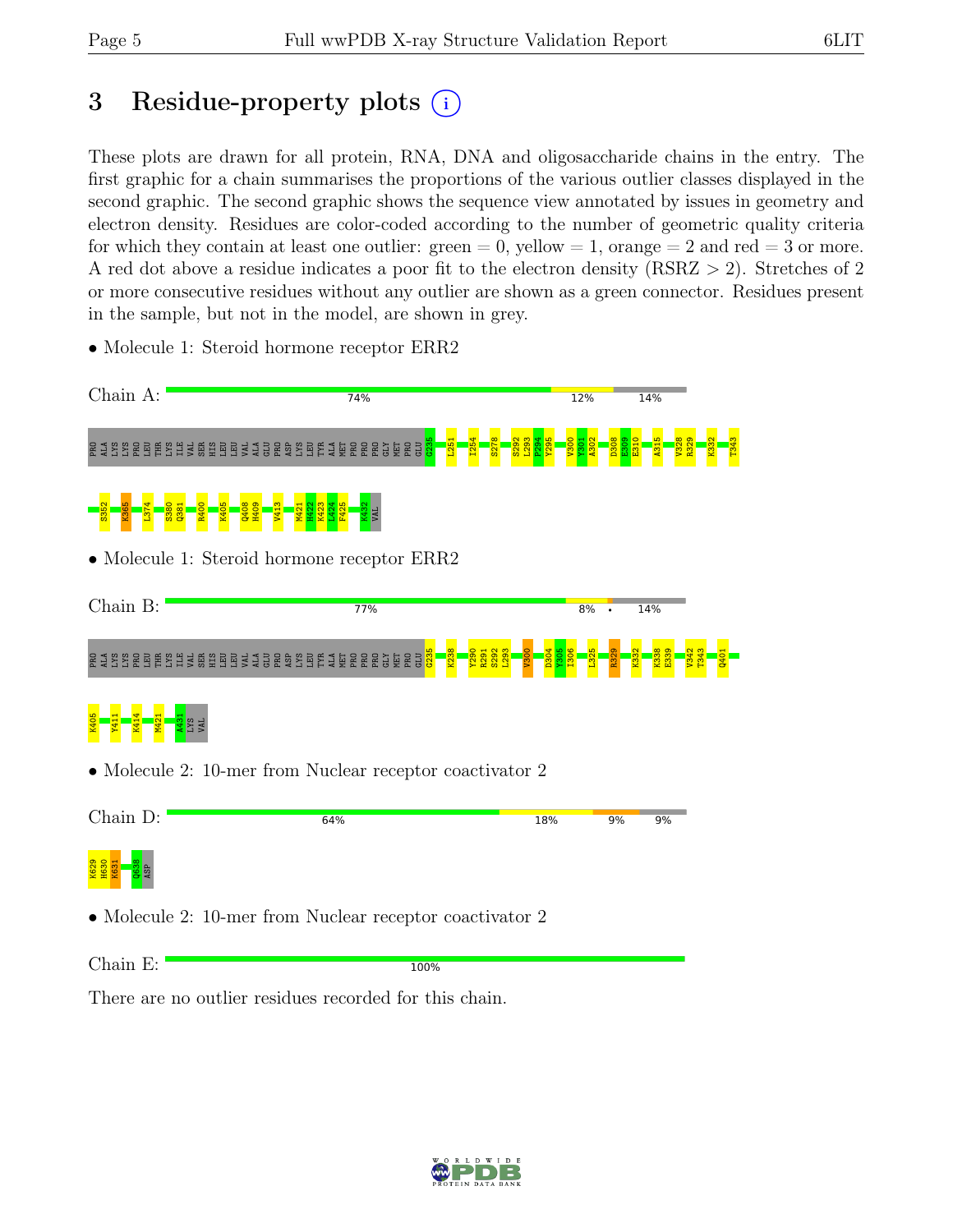# 4 Data and refinement statistics  $(i)$

| Property                                                             | Value                                   | <b>Source</b> |
|----------------------------------------------------------------------|-----------------------------------------|---------------|
| Space group                                                          | P <sub>1</sub>                          | Depositor     |
| Cell constants                                                       | 45.03Å 57.37Å<br>44.95Å                 |               |
| a, b, c, $\alpha$ , $\beta$ , $\gamma$                               | $80.02^{\circ}$ 79.31°<br>$84.31^\circ$ | Depositor     |
| Resolution $(A)$                                                     | 27.12<br>2.00                           | Depositor     |
|                                                                      | 27.12<br>$\frac{1}{2}$<br>2.00          | <b>EDS</b>    |
| % Data completeness                                                  | $88.1(27.12-2.00)$                      | Depositor     |
| (in resolution range)                                                | 88.1 (27.12-2.00)                       | <b>EDS</b>    |
| $R_{merge}$                                                          | 0.04                                    | Depositor     |
| $\mathrm{R}_{sym}$                                                   | (Not available)                         | Depositor     |
| $\langle I/\sigma(I) \rangle^{-1}$                                   | $10.83$ (at 1.99Å)                      | Xtriage       |
| Refinement program                                                   | PHENIX 1.17.1-3660                      | Depositor     |
|                                                                      | 0.190<br>0.238<br>$\overline{a}$        | Depositor     |
| $R, R_{free}$                                                        | 0.191<br>0.238                          | DCC           |
| $R_{free}$ test set                                                  | $1368$ reflections $(5.28\%)$           | wwPDB-VP      |
| Wilson B-factor $(A^2)$                                              | 11.6                                    | Xtriage       |
| Anisotropy                                                           | 0.239                                   | Xtriage       |
| Bulk solvent $k_{sol}(e/\mathring{A}^3)$ , $B_{sol}(\mathring{A}^2)$ | 0.33, 50.6                              | <b>EDS</b>    |
| L-test for $\mathrm{twinning}^2$                                     | $< L >$ = 0.49, $< L^2 >$ = 0.33        | Xtriage       |
| Estimated twinning fraction                                          | No twinning to report.                  | Xtriage       |
| $F_o, F_c$ correlation                                               | 0.92                                    | <b>EDS</b>    |
| Total number of atoms                                                | 3756                                    | wwPDB-VP      |
| Average B, all atoms $(A^2)$                                         | 14.0                                    | wwPDB-VP      |

Xtriage's analysis on translational NCS is as follows: The largest off-origin peak in the Patterson function is 9.21% of the height of the origin peak. No significant pseudotranslation is detected.

<sup>&</sup>lt;sup>2</sup>Theoretical values of  $\langle |L| \rangle$ ,  $\langle L^2 \rangle$  for acentric reflections are 0.5, 0.333 respectively for untwinned datasets, and 0.375, 0.2 for perfectly twinned datasets.



<span id="page-5-1"></span><span id="page-5-0"></span><sup>1</sup> Intensities estimated from amplitudes.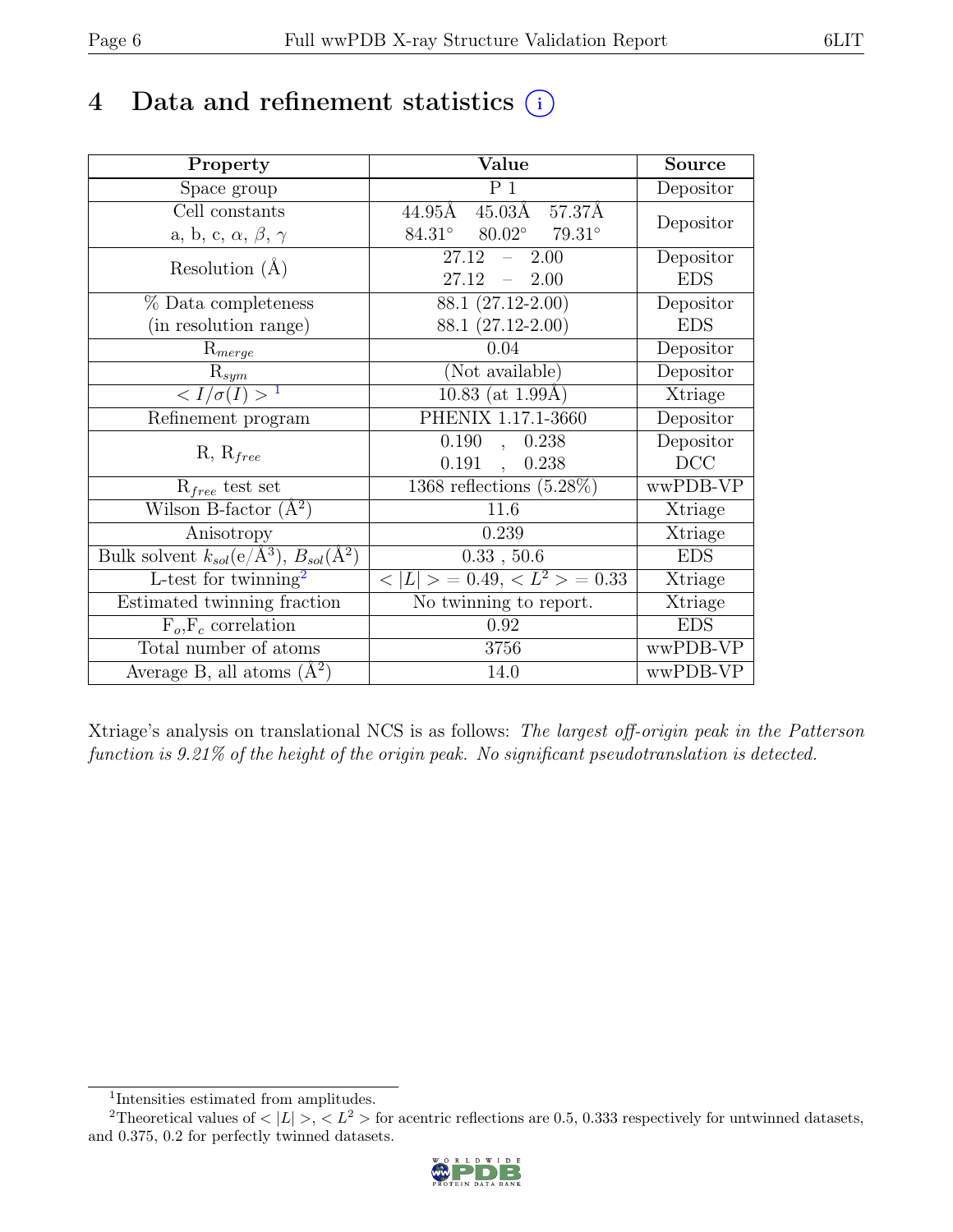# 5 Model quality  $(i)$

## 5.1 Standard geometry  $(i)$

Bond lengths and bond angles in the following residue types are not validated in this section: 2OH

The Z score for a bond length (or angle) is the number of standard deviations the observed value is removed from the expected value. A bond length (or angle) with  $|Z| > 5$  is considered an outlier worth inspection. RMSZ is the root-mean-square of all Z scores of the bond lengths (or angles).

| Mol                         | Chain |             | Bond lengths | Bond angles |                |  |
|-----------------------------|-------|-------------|--------------|-------------|----------------|--|
|                             |       | <b>RMSZ</b> | $\# Z  > 5$  | <b>RMSZ</b> | # $ Z  > 5$    |  |
| 1                           |       | 0.39        | 0/1632       | 0.51        | /2204          |  |
| 1                           | В     | 0.38        | 1623         | 0.53        | 0/2193         |  |
| 2                           | D     | 0.36        | 0/91         | 0.59        | 0/119          |  |
| $\mathcal{D}_{\mathcal{L}}$ | F,    | 0.37        | ′99          | 0.53        | $^{\prime}130$ |  |
| All                         | All   | 0.38        | 3445         | 0.52        | 4646           |  |

There are no bond length outliers.

There are no bond angle outliers.

There are no chirality outliers.

There are no planarity outliers.

### 5.2 Too-close contacts (i)

In the following table, the Non-H and H(model) columns list the number of non-hydrogen atoms and hydrogen atoms in the chain respectively. The H(added) column lists the number of hydrogen atoms added and optimized by MolProbity. The Clashes column lists the number of clashes within the asymmetric unit, whereas Symm-Clashes lists symmetry related clashes.

| Mol |   |      | $\boxed{\text{Chain}}$   Non-H   H(model) | H(added) |    | Clashes   Symm-Clashes |
|-----|---|------|-------------------------------------------|----------|----|------------------------|
|     |   | 1602 |                                           | 1650     | 23 |                        |
|     | В | 1593 |                                           | 1637     | 19 |                        |
| റ   |   | 90   |                                           | 104      |    |                        |
| ച   | E | 98   |                                           | 108      |    |                        |
| ∍   |   |      |                                           | 15       |    |                        |
| റ   | В |      |                                           | 16       |    |                        |
|     |   | 170  |                                           |          |    |                        |
|     | В | 155  |                                           |          |    |                        |
|     |   |      |                                           |          |    |                        |

Continued on next page...

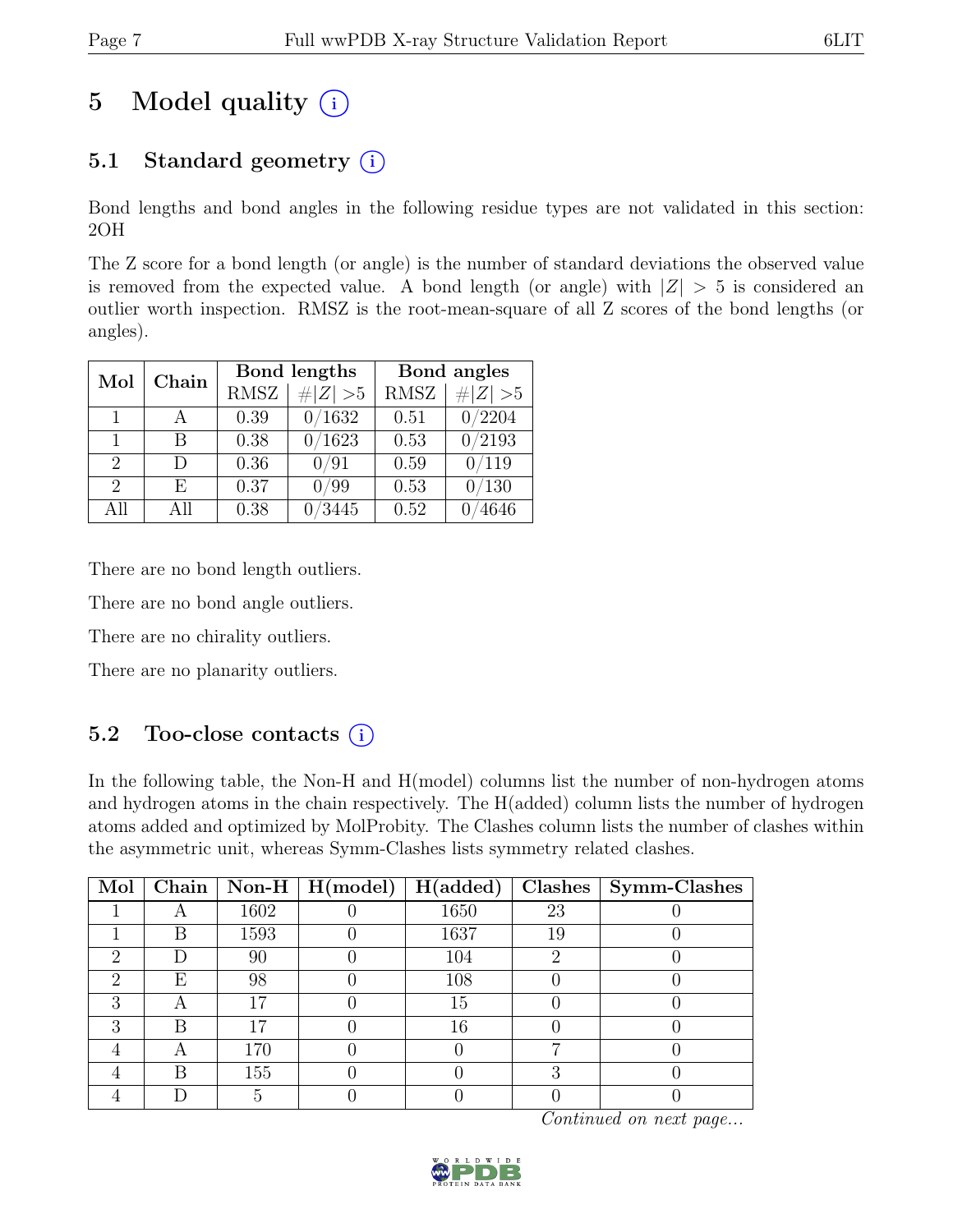Continued from previous page...

|  |      |  | Mol   Chain   Non-H   $H(model)$   $H(added)$   Clashes   Symm-Clashes |
|--|------|--|------------------------------------------------------------------------|
|  |      |  |                                                                        |
|  | 3756 |  |                                                                        |

The all-atom clashscore is defined as the number of clashes found per 1000 atoms (including hydrogen atoms). The all-atom clashscore for this structure is 6.

All (43) close contacts within the same asymmetric unit are listed below, sorted by their clash magnitude.

| Atom-1            | Atom-2             | Interatomic       | Clash             |
|-------------------|--------------------|-------------------|-------------------|
|                   |                    | distance $(A)$    | overlap $(\AA)$   |
| 1:B:343:THR:HG21  | 4:Bi:730:HOH:O     | $1.\overline{33}$ | 1.21              |
| 1:B:405:LYS:HG2   | 4:B:672:HOH:O      | 1.44              | 1.16              |
| 1:B:291:ARG:O     | 1:B:300:VAL:HG21   | 1.88              | 0.72              |
| 1:B:325:LEU:O     | 1:B:329:ARG:HG2    | 1.90              | 0.72              |
| 1:A:315:ALA:HB2   | 4:A:721:HOH:O      | 1.93              | 0.68              |
| 1:B:300:VAL:HG13  | 1:B:306:ILE:HG12   | 1.78              | 0.66              |
| 1:B:292:SER:HA    | 1: B:300: VAL: CG2 | 2.26              | 0.65              |
| 1: B:290: TYR: CZ | 1:B:338:LYS:HD3    | 2.37              | 0.59              |
| 1:A:408:GLN:HG2   | 4:A:748:HOH:O      | 2.01              | $0.59\,$          |
| 1:A:343:THR:HG23  | 4:A:683:HOH:O      | 2.05              | $0.56\,$          |
| 1:A:365:LYS:NZ    | 4:A:601:HOH:O      | 2.33              | $0.56\,$          |
| 1:A:251:LEU:O     | 1:A:254:ILE:HG22   | 2.07              | 0.55              |
| 1:B:339:GLU:O     | 1:B:342:VAL:HG22   | 2.09              | 0.52              |
| 1: A:380: SER: HG | 1:A:381:GLN:HE21   | 1.59              | $\overline{0.51}$ |
| 1:A:300:VAL:HG12  | 1:A:302:ALA:O      | 2.10              | 0.51              |
| 1:B:304:ASP:N     | 1:B:304:ASP:OD1    | 2.45              | 0.50              |
| 1:A:343:THR:CG2   | 1:A:374:LEU:HB2    | 2.43              | 0.49              |
| 1:B:411:TYR:CE1   | 1:B:414:LYS:HE2    | 2.47              | 0.49              |
| 1:B:414:LYS:HG3   | 1: B: 421: MET: CE | 2.44              | 0.48              |
| 1:A:292:SER:HA    | 1:A:300:VAL:HG23   | 1.96              | 0.47              |
| 1:A:278:SER:HB3   | 1:A:352:SER:HB2    | 1.96              | 0.47              |
| 1:A:423:LYS:HD2   | 1: A:423: LYS: HA  | $\overline{1.55}$ | 0.45              |
| 1:A:295:TYR:CE1   | 1:A:300:VAL:HG21   | 2.51              | 0.45              |
| 1: B: 235: GLY: N | 4:B:613:HOH:O      | 2.50              | 0.45              |
| 1:B:414:LYS:HA    | 1:B:421:MET:HE2    | 1.98              | 0.45              |
| 1:A:329:ARG:HD3   | 4:A:670:HOH:O      | 2.17              | 0.44              |
| 1:B:293:LEU:HD22  | 1:B:332:LYS:HG2    | 2.00              | 0.44              |
| 1:B:292:SER:CA    | 1:B:300:VAL:HG23   | $\overline{2.48}$ | 0.44              |
| 2: D:630: HIS:H   | 2:D:631:LYS:NZ     | 2.16              | 0.43              |
| 1:A:343:THR:HG21  | 1:A:374:LEU:HB2    | 2.00              | 0.43              |
| 1:A:400:ARG:HD3   | 1:B:401:GLN:OE1    | 2.18              | 0.43              |
| 1: A:421: MET:HE3 | 1:A:425:PHE:CE2    | 2.54              | 0.42              |

Continued on next page...

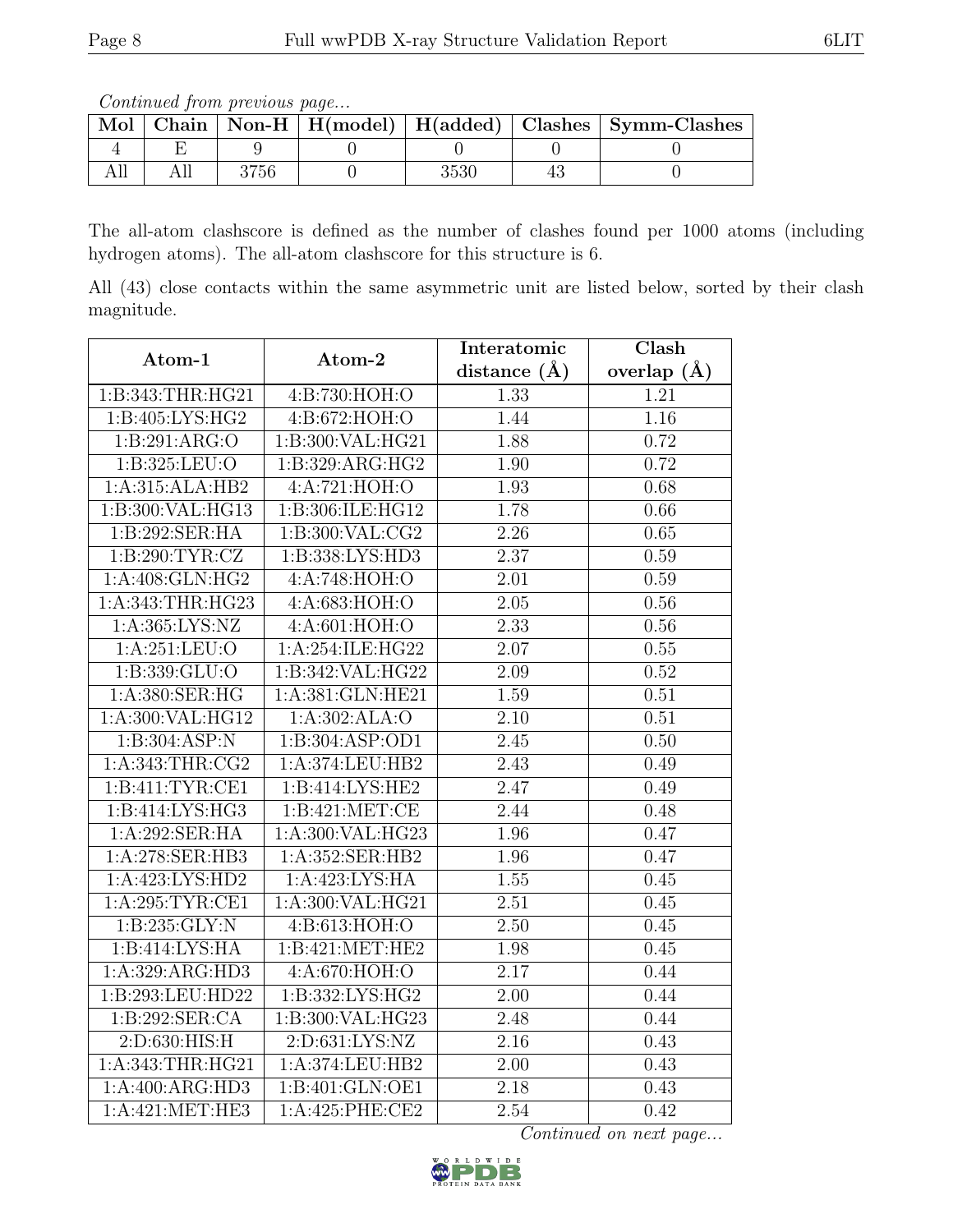| Atom-1                      | Atom-2              | Interatomic    | Clash         |
|-----------------------------|---------------------|----------------|---------------|
|                             |                     | distance $(A)$ | overlap $(A)$ |
| 1: A:308: ASP:OD1           | 1: A:310: GLU: HG2  | 2.20           | 0.42          |
| 1:A:328:VAL:HG12            | 1: A: 332: LYS: HD2 | 2.00           | 0.42          |
| 1:B:325:LEU:HA              | 1:B:325:LEU:HD23    | 1.77           | 0.42          |
| 1:A:293:LEU:HD22            | 1: A: 332: LYS: HG3 | 2.02           | 0.42          |
| 1: A:421: MET:HE2           | 1:A:421:MET:HB3     | 1.99           | 0.42          |
| 1: A:409: HIS:O             | 1:A:413:VAL:HG23    | 2.20           | 0.42          |
| $1:B:292:SER:H\overline{A}$ | 1:B:300:VAL:HG23    | 2.00           | 0.41          |
| 4: A:622: HOH:O             | 2:D:629:LYS:HD3     | 2.21           | 0.41          |
| 1: A:254: ILE: HG21         | 1:A:254:ILE:HD13    | 1.87           | 0.41          |
| 1:B:329:ARG:HG2             | 1:B:329:ARG:H       | 1.74           | 0.41          |
| 1: A:405: LYS: HG3          | 4:A:674:HOH:O       | 2.21           | 0.40          |

Continued from previous page...

There are no symmetry-related clashes.

### 5.3 Torsion angles (i)

#### 5.3.1 Protein backbone  $(i)$

In the following table, the Percentiles column shows the percent Ramachandran outliers of the chain as a percentile score with respect to all X-ray entries followed by that with respect to entries of similar resolution.

The Analysed column shows the number of residues for which the backbone conformation was analysed, and the total number of residues.

| Mol                         | Chain | Analysed        | Favoured  | Allowed   | Outliers | Percentiles    |        |
|-----------------------------|-------|-----------------|-----------|-----------|----------|----------------|--------|
|                             | A     | 196/230(85%)    | 193 (98%) | $3(2\%)$  |          | <sup>100</sup> | 100    |
|                             | B     | 195/230(85%)    | 193 (99%) | $2(1\%)$  |          | 100            | 100    |
| $\mathcal{D}_{\mathcal{L}}$ | D     | $8/11$ (73\%)   | 7(88%)    | $1(12\%)$ |          | 100            | 100    |
| 2                           | Ε     | $9/11(82\%)$    | $8(89\%)$ | $1(11\%)$ |          | 100            | 100    |
| All                         | All   | $408/482$ (85%) | 401 (98%) | $7(2\%)$  |          |                | $00\,$ |

There are no Ramachandran outliers to report.

#### 5.3.2 Protein sidechains (i)

In the following table, the Percentiles column shows the percent sidechain outliers of the chain as a percentile score with respect to all X-ray entries followed by that with respect to entries of similar resolution.

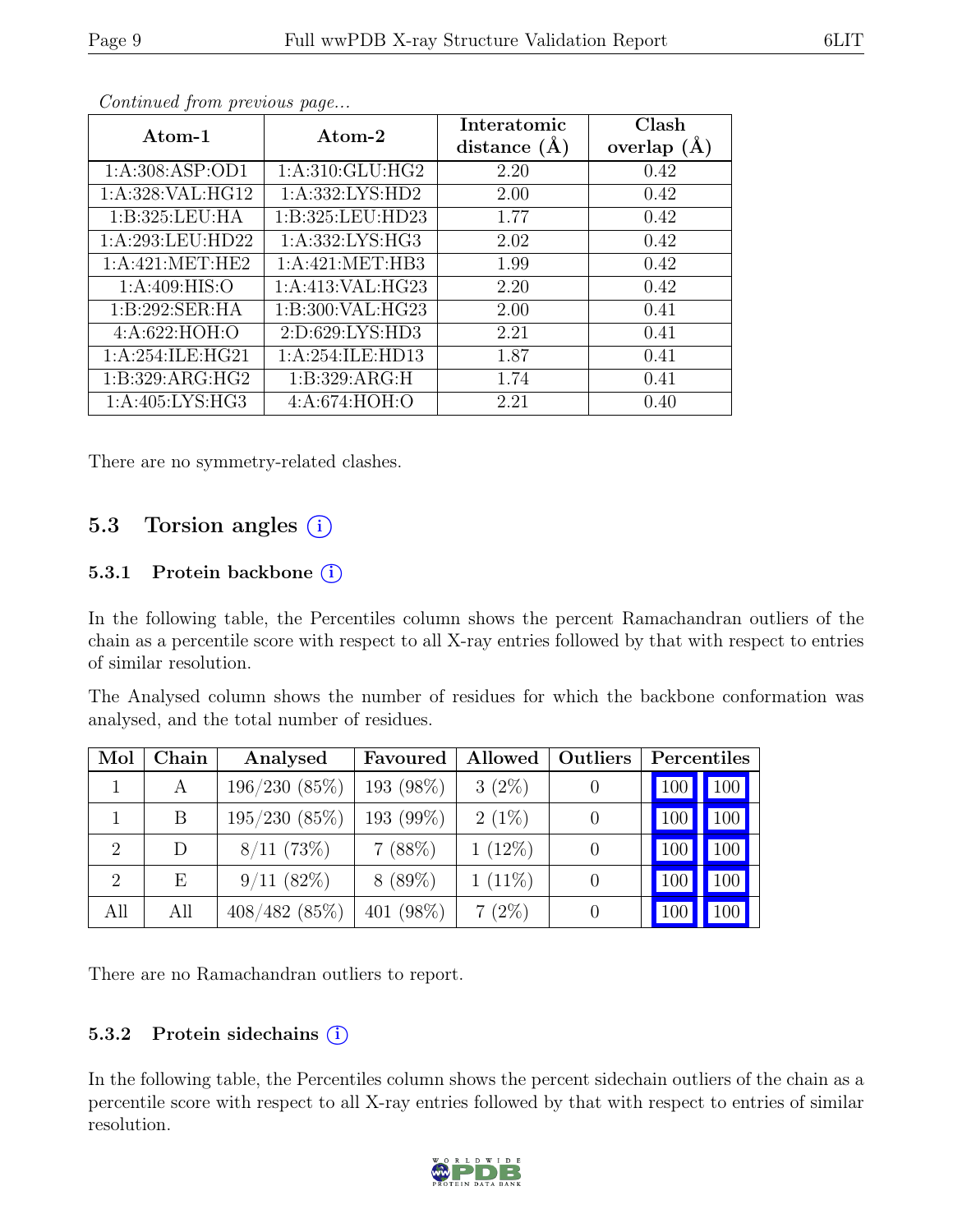| Mol                         | Chain | Analysed          | Rotameric    | Outliers  | Percentiles |  |  |
|-----------------------------|-------|-------------------|--------------|-----------|-------------|--|--|
|                             | A     | $174/202$ (86%)   | 173 (99%)    | $1(1\%)$  | 90 <br> 86  |  |  |
|                             | B     | $173/202$ (86%)   | 170 (98%)    | $3(2\%)$  | 65<br>60    |  |  |
| $\mathcal{D}_{\mathcal{L}}$ | D     | $10/11$ (91%)     | $9(90\%)$    | $1(10\%)$ | $4\vert$    |  |  |
| $\mathcal{D}_{\mathcal{L}}$ | Е     | $11/11$ $(100\%)$ | 11 $(100\%)$ |           |             |  |  |
| All                         | All   | $368/426$ (86\%)  | 363 (99%)    | $5(1\%)$  | 72<br>67    |  |  |

The Analysed column shows the number of residues for which the sidechain conformation was analysed, and the total number of residues.

All (5) residues with a non-rotameric sidechain are listed below:

| Mol | Chain | Res | <b>Type</b> |
|-----|-------|-----|-------------|
|     |       | 365 | <b>LYS</b>  |
|     | R     | 238 | <b>LYS</b>  |
|     | R     | 300 | <b>VAL</b>  |
|     | R     | 329 | $\rm{ARG}$  |
|     |       | 631 | <b>LYS</b>  |

Some sidechains can be flipped to improve hydrogen bonding and reduce clashes. All (1) such sidechains are listed below:

| Chain | $\operatorname{Res}% \left( \mathcal{N}\right) \equiv\operatorname*{Res}\left( \mathcal{N}\right)$ | /pe |
|-------|----------------------------------------------------------------------------------------------------|-----|
|       |                                                                                                    |     |

#### 5.3.3 RNA  $(i)$

There are no RNA molecules in this entry.

#### 5.4 Non-standard residues in protein, DNA, RNA chains (i)

There are no non-standard protein/DNA/RNA residues in this entry.

#### 5.5 Carbohydrates  $(i)$

There are no monosaccharides in this entry.

### 5.6 Ligand geometry  $(i)$

2 ligands are modelled in this entry.

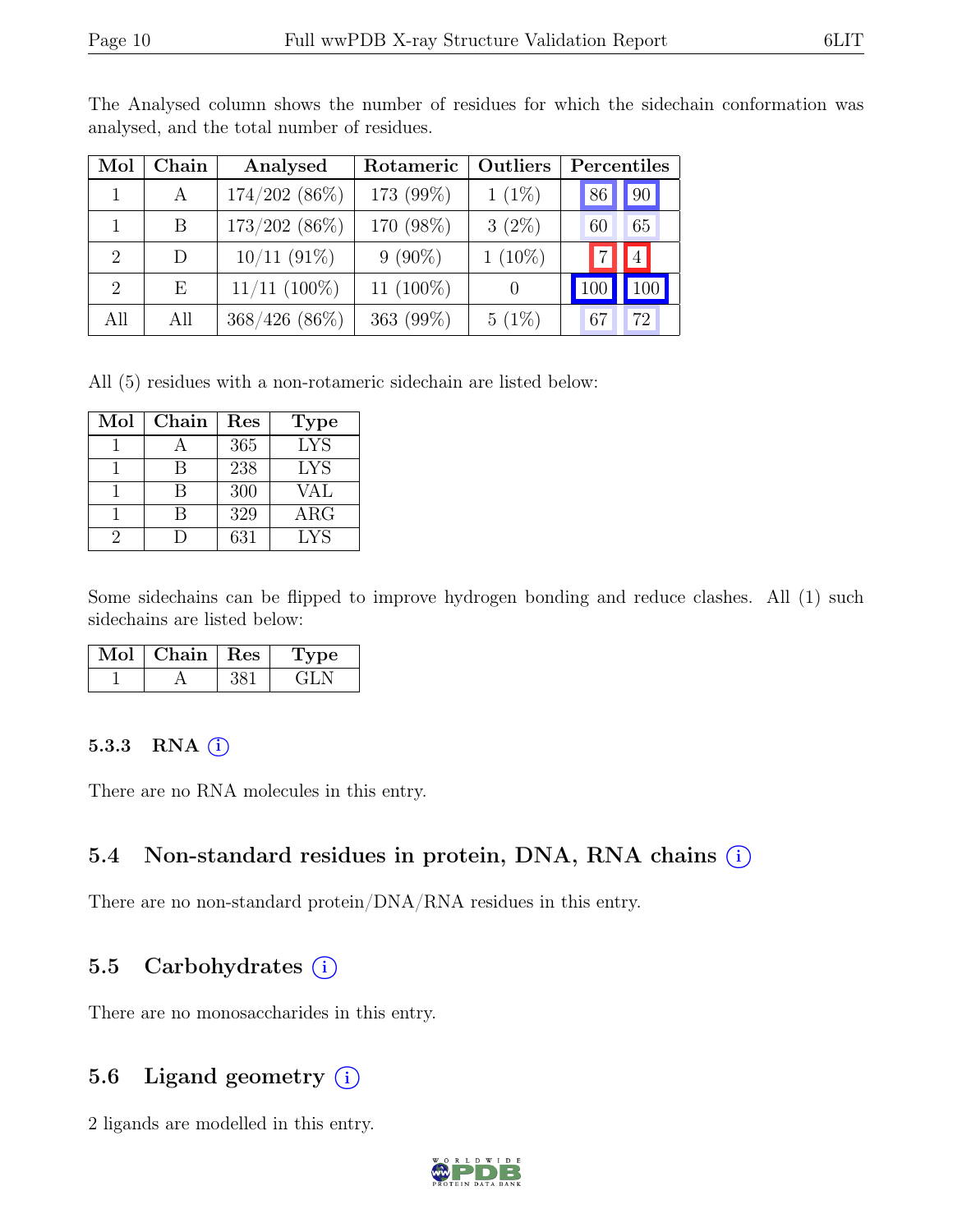In the following table, the Counts columns list the number of bonds (or angles) for which Mogul statistics could be retrieved, the number of bonds (or angles) that are observed in the model and the number of bonds (or angles) that are defined in the Chemical Component Dictionary. The Link column lists molecule types, if any, to which the group is linked. The Z score for a bond length (or angle) is the number of standard deviations the observed value is removed from the expected value. A bond length (or angle) with  $|Z| > 2$  is considered an outlier worth inspection. RMSZ is the root-mean-square of all Z scores of the bond lengths (or angles).

|   | Chain<br>Mol<br>Type |  | Res | Link | Bond lengths |      |             | Bond angles |             |     |
|---|----------------------|--|-----|------|--------------|------|-------------|-------------|-------------|-----|
|   |                      |  |     |      | Counts       | RMSZ | # $ Z  > 2$ | Counts      | <b>RMSZ</b> | # Z |
| ◡ | 2OH                  |  | 501 | -    | 18, 18, 18   | 0.87 |             | 26,26,26    | 0.76        |     |
|   | 2OH                  |  | 501 |      | 18, 18, 18   | 0.92 | (5%)        | 26,26,26    | 0.69        |     |

In the following table, the Chirals column lists the number of chiral outliers, the number of chiral centers analysed, the number of these observed in the model and the number defined in the Chemical Component Dictionary. Similar counts are reported in the Torsion and Rings columns. '-' means no outliers of that kind were identified.

| Mol |     |     |                          | $\mid$ Type $\mid$ Chain $\mid$ Res $\mid$ Link $\mid$ Chirals | <b>Torsions</b> | Rings                 |
|-----|-----|-----|--------------------------|----------------------------------------------------------------|-----------------|-----------------------|
|     | 2OH | 501 | $\overline{\phantom{0}}$ | $\overline{\phantom{0}}$                                       | 1/12/12/12      | $\frac{1}{2}$ 0/2/2/2 |
|     | 2OH | 501 | $\overline{\phantom{0}}$ | $\overline{\phantom{a}}$                                       | 0/12/12/12      | $\frac{1}{2}/2/2$     |

All (1) bond length outliers are listed below:

|  |  |                               | $\vert$ Mol $\vert$ Chain $\vert$ Res $\vert$ Type $\vert$ Atoms $\vert$ Z $\vert$ Observed(A) $\vert$ Ideal(A) $\vert$ |      |
|--|--|-------------------------------|-------------------------------------------------------------------------------------------------------------------------|------|
|  |  | $501$   $2OH$   C2-C4   -2.19 | 1.50                                                                                                                    | 1.54 |

There are no bond angle outliers.

There are no chirality outliers.

All (1) torsion outliers are listed below:

| $\vert$ Mol $\vert$ Chain $\vert$ Res $\vert$ Type $\vert$ |  | Atoms                |
|------------------------------------------------------------|--|----------------------|
|                                                            |  | $2OH$   C3-C2-C4-C11 |

There are no ring outliers.

No monomer is involved in short contacts.

The following is a two-dimensional graphical depiction of Mogul quality analysis of bond lengths, bond angles, torsion angles, and ring geometry for all instances of the Ligand of Interest. In addition, ligands with molecular weight > 250 and outliers as shown on the validation Tables will also be included. For torsion angles, if less then 5% of the Mogul distribution of torsion angles is within 10 degrees of the torsion angle in question, then that torsion angle is considered an outlier. Any bond that is central to one or more torsion angles identified as an outlier by Mogul will be

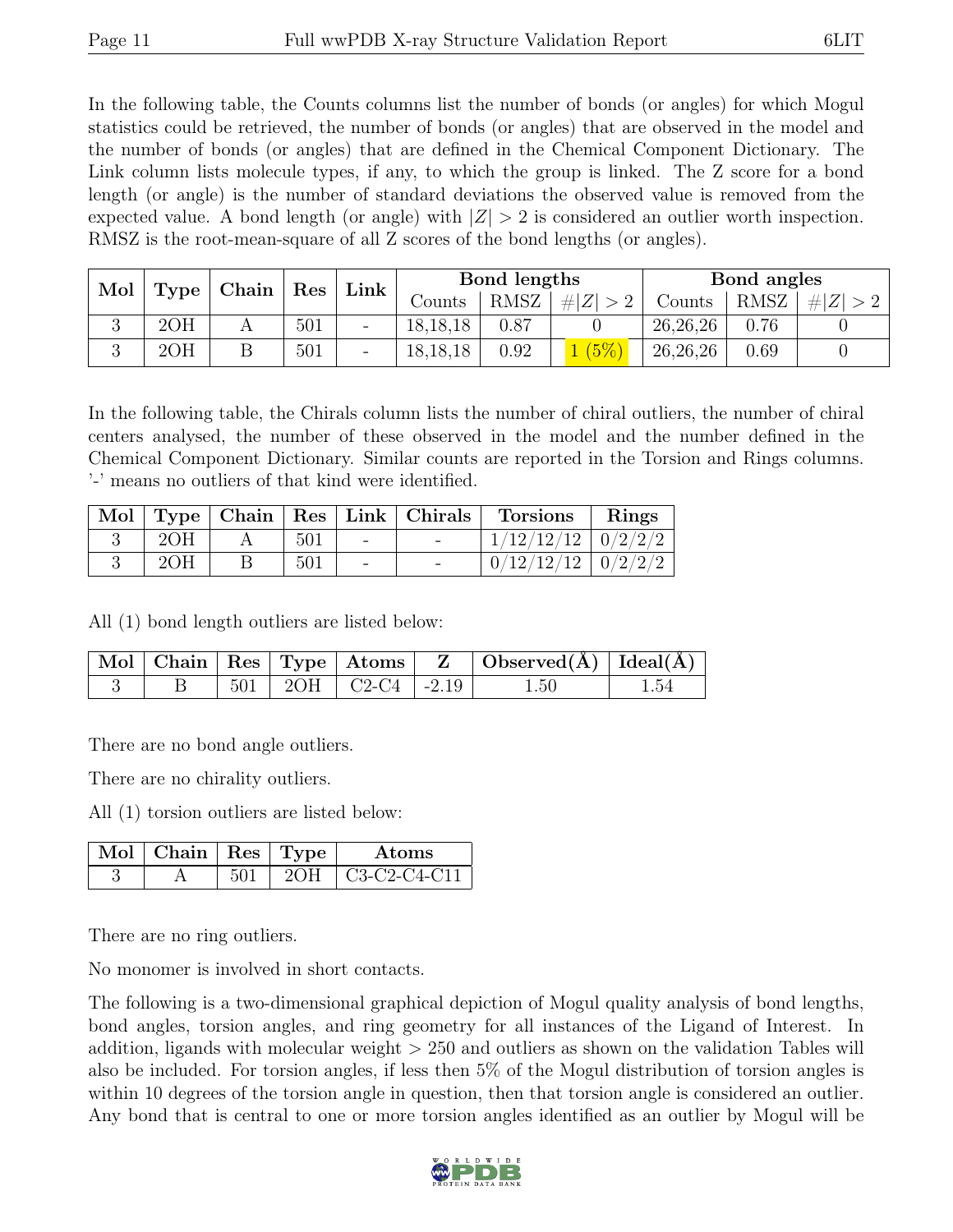highlighted in the graph. For rings, the root-mean-square deviation (RMSD) between the ring in question and similar rings identified by Mogul is calculated over all ring torsion angles. If the average RMSD is greater than 60 degrees and the minimal RMSD between the ring in question and any Mogul-identified rings is also greater than 60 degrees, then that ring is considered an outlier. The outliers are highlighted in purple. The color gray indicates Mogul did not find sufficient equivalents in the CSD to analyse the geometry.



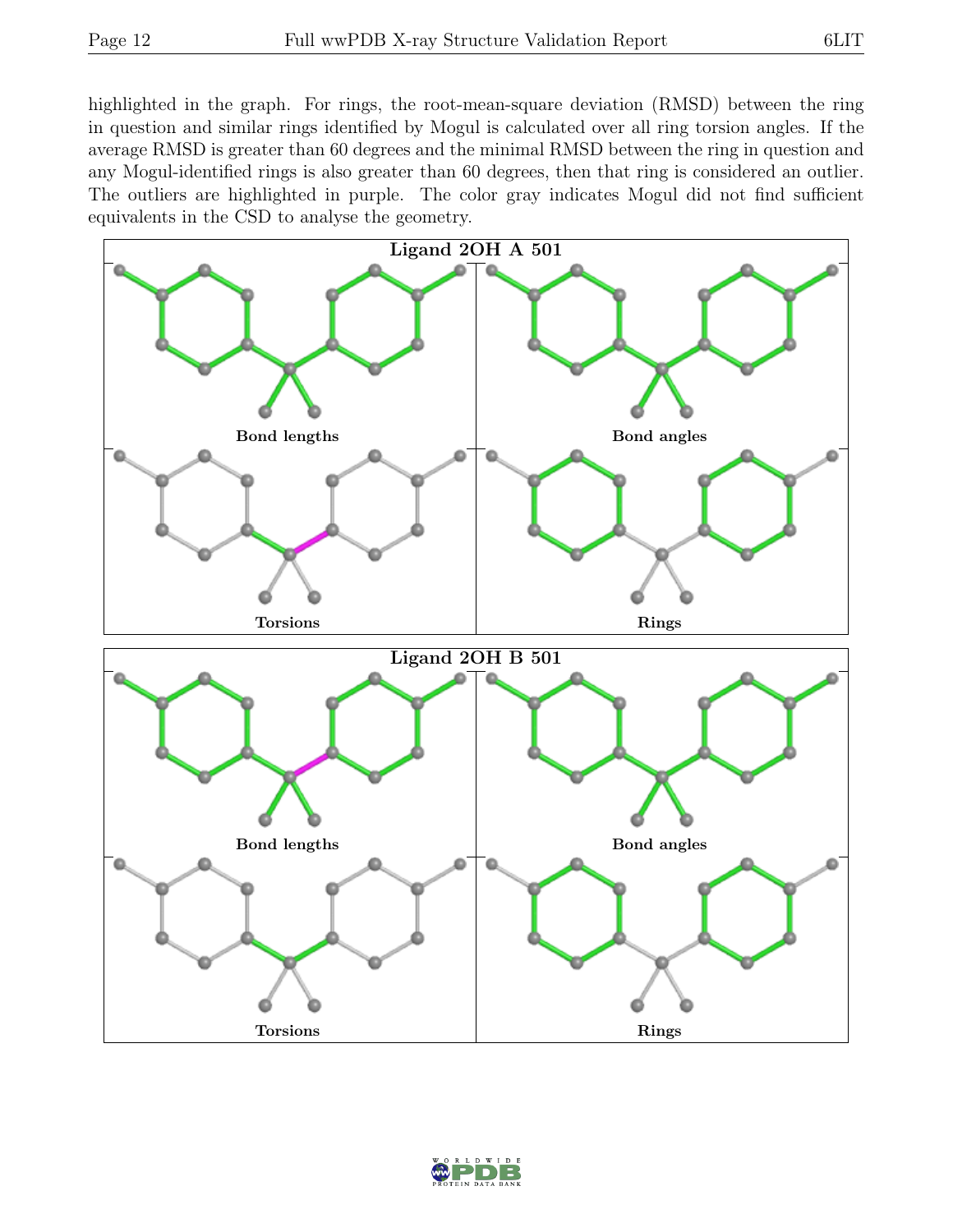## 5.7 Other polymers (i)

There are no such residues in this entry.

## 5.8 Polymer linkage issues (i)

There are no chain breaks in this entry.

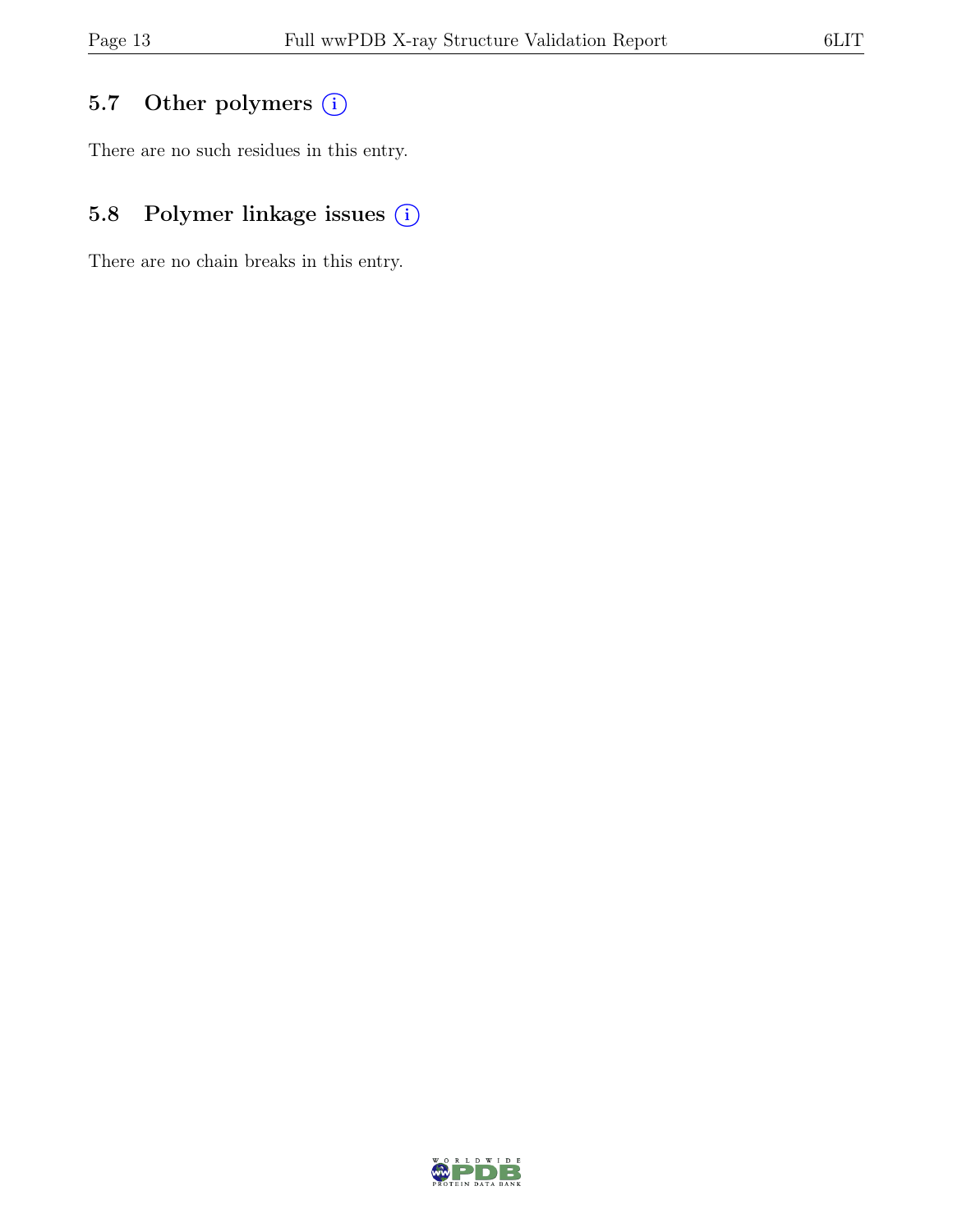# 6 Fit of model and data  $(i)$

## 6.1 Protein, DNA and RNA chains  $(i)$

In the following table, the column labelled  $#RSRZ>2$  contains the number (and percentage) of RSRZ outliers, followed by percent RSRZ outliers for the chain as percentile scores relative to all X-ray entries and entries of similar resolution. The OWAB column contains the minimum, median,  $95<sup>th</sup>$  percentile and maximum values of the occupancy-weighted average B-factor per residue. The column labelled ' $Q<.9$ ' lists the number of (and percentage) of residues with an average occupancy less than 0.9.

| Mol | Chain | Analysed          | ${ <\hspace{-1.5pt} {\rm RSRZ}\hspace{-1.5pt}>}$ | $\#\text{RSRZ}\text{>2}$ |     | $OWAB(A^2)$    | $\rm Q\textcolor{black}{<}0.9$ |
|-----|-------|-------------------|--------------------------------------------------|--------------------------|-----|----------------|--------------------------------|
|     | A     | $198/230(86\%)$   | $-0.50$                                          | 100                      | 100 | 5, 12, 25, 39  |                                |
|     | B     | 197/230(85%)      | $-0.45$                                          | 100                      | 100 | 5, 13, 26, 39  |                                |
| 2   | D     | $10/11$ (90%)     | $-0.16$                                          | 100                      | 100 | 13, 20, 23, 35 |                                |
| 2   | Е     | $11/11$ $(100\%)$ | $-0.06$                                          | 100                      | 100 | 12, 19, 33, 46 |                                |
| All | All   | $416/482(86\%)$   | $-0.46$                                          | 100                      | 100 | 5, 13, 26, 46  |                                |

There are no RSRZ outliers to report.

### 6.2 Non-standard residues in protein, DNA, RNA chains (i)

There are no non-standard protein/DNA/RNA residues in this entry.

### 6.3 Carbohydrates  $(i)$

There are no monosaccharides in this entry.

### 6.4 Ligands  $(i)$

In the following table, the Atoms column lists the number of modelled atoms in the group and the number defined in the chemical component dictionary. The B-factors column lists the minimum, median,  $95<sup>th</sup>$  percentile and maximum values of B factors of atoms in the group. The column labelled 'Q< 0.9' lists the number of atoms with occupancy less than 0.9.

|     |     |       |      |      | Mol   Type   Chain   Res   Atoms   RSCC   RSR   B-factors $(\AA^2)$   Q<0.9 |  |
|-----|-----|-------|------|------|-----------------------------------------------------------------------------|--|
| 2OH | 501 | 17/17 | 0.95 | 0.10 | 6,9,14,17                                                                   |  |
| 2OH | 501 | 17/17 | 0.96 | 0.09 | 5,9,13,14                                                                   |  |

The following is a graphical depiction of the model fit to experimental electron density of all

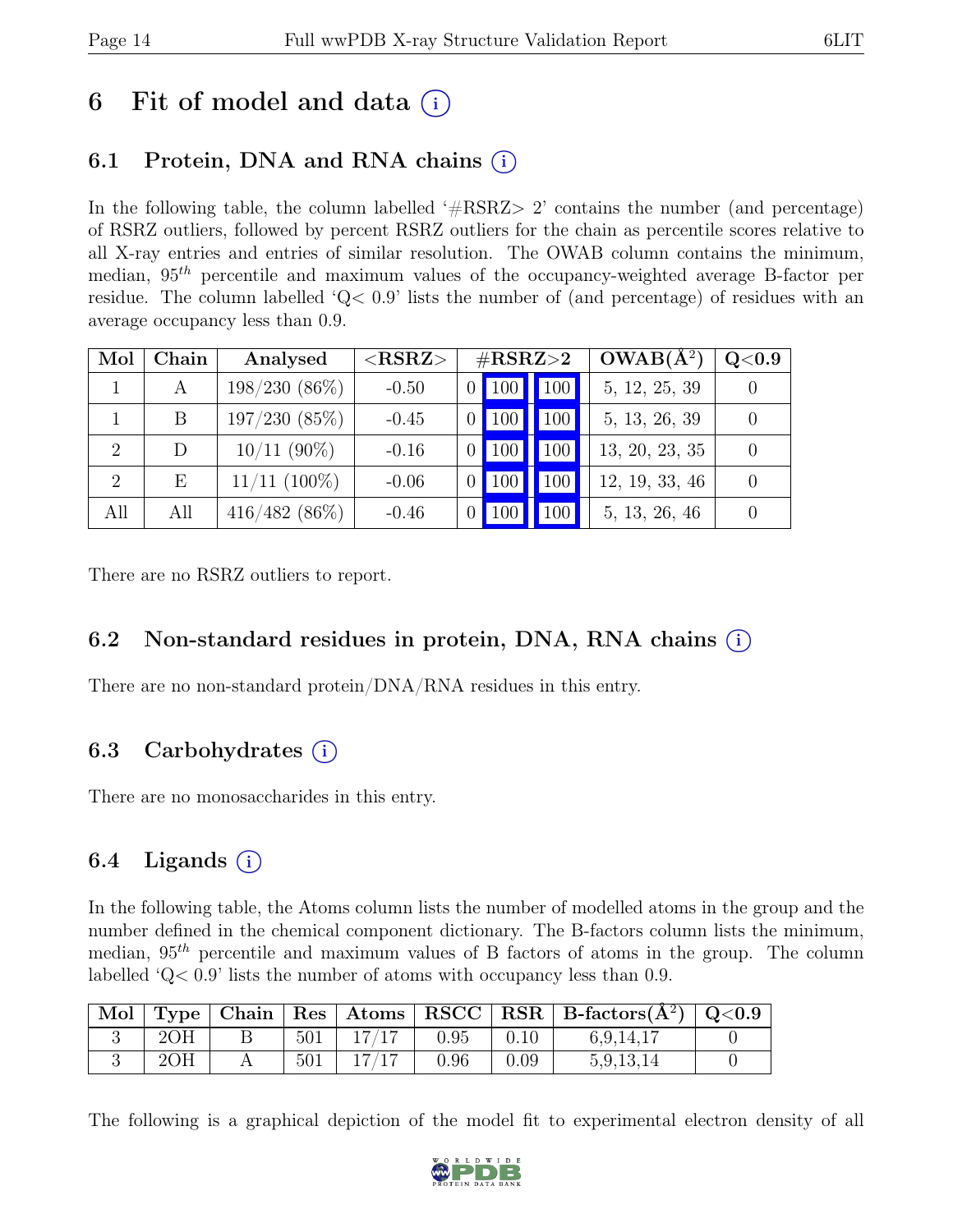instances of the Ligand of Interest. In addition, ligands with molecular weight  $> 250$  and outliers as shown on the geometry validation Tables will also be included. Each fit is shown from different orientation to approximate a three-dimensional view.